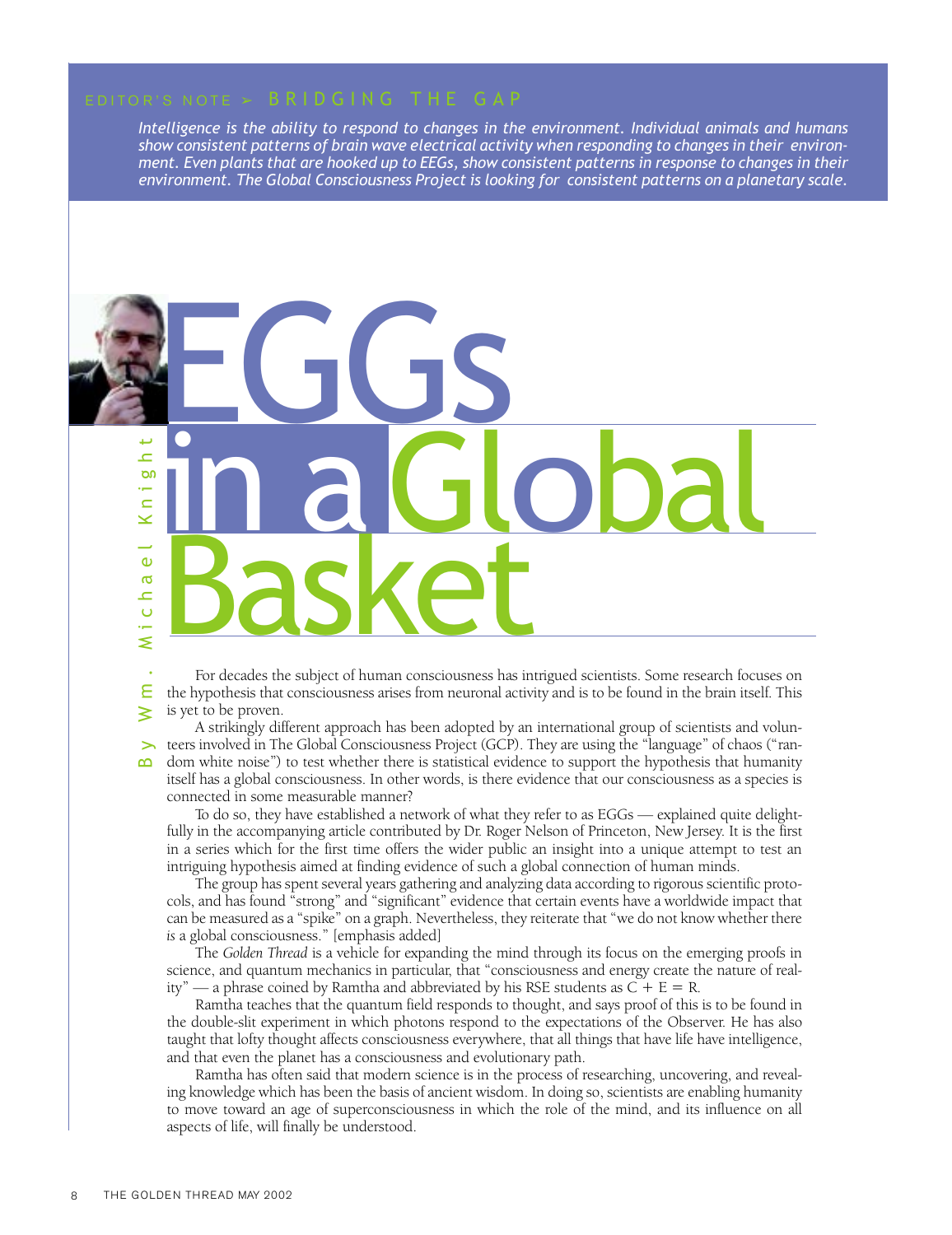

The *Golden Thread* has published previous articles on research currently being undertaken by various scientists intrigued by the subject of consciousness but does not suggest that this research necessarily validates what Ramtha has taught. Nor does the magazine suggest that the scientists conducting such research would agree with what Ramtha teaches, though they might find it intriguing food for thought.

In agreeing to contribute this series of articles, Dr. Nelson said, "It sounds like you may have an intelligent audience that will respect the tentative nature of any conclusion, who will not necessarily overinterpret."

#### **EVIDENCE OF GLOBAL MIND** by Roger Nelson

*"Someday after mastering winds, waves, tides and gravity, we shall harness the energies of love, and then, for the second time in the history of the world, man will discover fire."*

*—* Teilhard de Chardin (1)

There are times when we share with others a special, fully interconnected consciousness. When great music thrills us, or we are mutually inspired by an awesome sunset, or when we fall in love, we are transported temporarily into a shared world which is remarkable.

This state of true intermingling is rare,

for most of us, but it is experiential, and that means we know it for what it is; we feel it immediately as real and filled with meaning. When such an experience is past and we return to our normal, separated perceptions, the experience becomes a vulnerable memory, and our educated personality may reject the consciousness that knew this deeper connection.

Yet, the suspicion remains that there is something of mind that is not just inside our heads. We feel interconnected with each other and the world in a profound and important way. We know at some level that we are not isolated, but interdependent, so that a subtle energy of mine can reach out and mingle with yours, allowing us to share a moment that is important to both of us.

If we think of this potential extending beyond the two of us to a world full of living beings, we have the foundation for a model for global consciousness. Maybe, as Teilhard de Chardin believed (2), the world ultimately needs that shared consciousness and is actively growing toward it.

The research described here points to subtle indications that we do live in an interconnected, potentially conscious world, in which we surely play an important role. We have shown immense capacities for both destructive and creative impact, and this implies that the future is ours to mold. It will be a desirable future in proportion to our level of consciousness, individually and globally.

#### **THE GLOBAL CONSCIOUSNESS PROJECT**

The Global Consciousness Project (GCP), which is also called the EGG project, referring to its network of detectors, is, simply put, an effort to detect signs of a coalescing global consciousness. The project emerges out of scientific efforts to study direct effects of consciousness on physical systems (3).

The possibility that mind can be instrumental in the world is an idea with a turbulent history. Once, most of us believed that our thoughts had power, and at some level, despite the influence of a modern science that is pretty hostile to the idea of mind affecting the world, most of us still do.

We only need to look at the prevalence of prayer or our foolish, but invincibly persistent willingness to gamble against the odds in casinos or at the lotto vendors. This is literally wishful thinking, and in one form or another, most of us indulge in it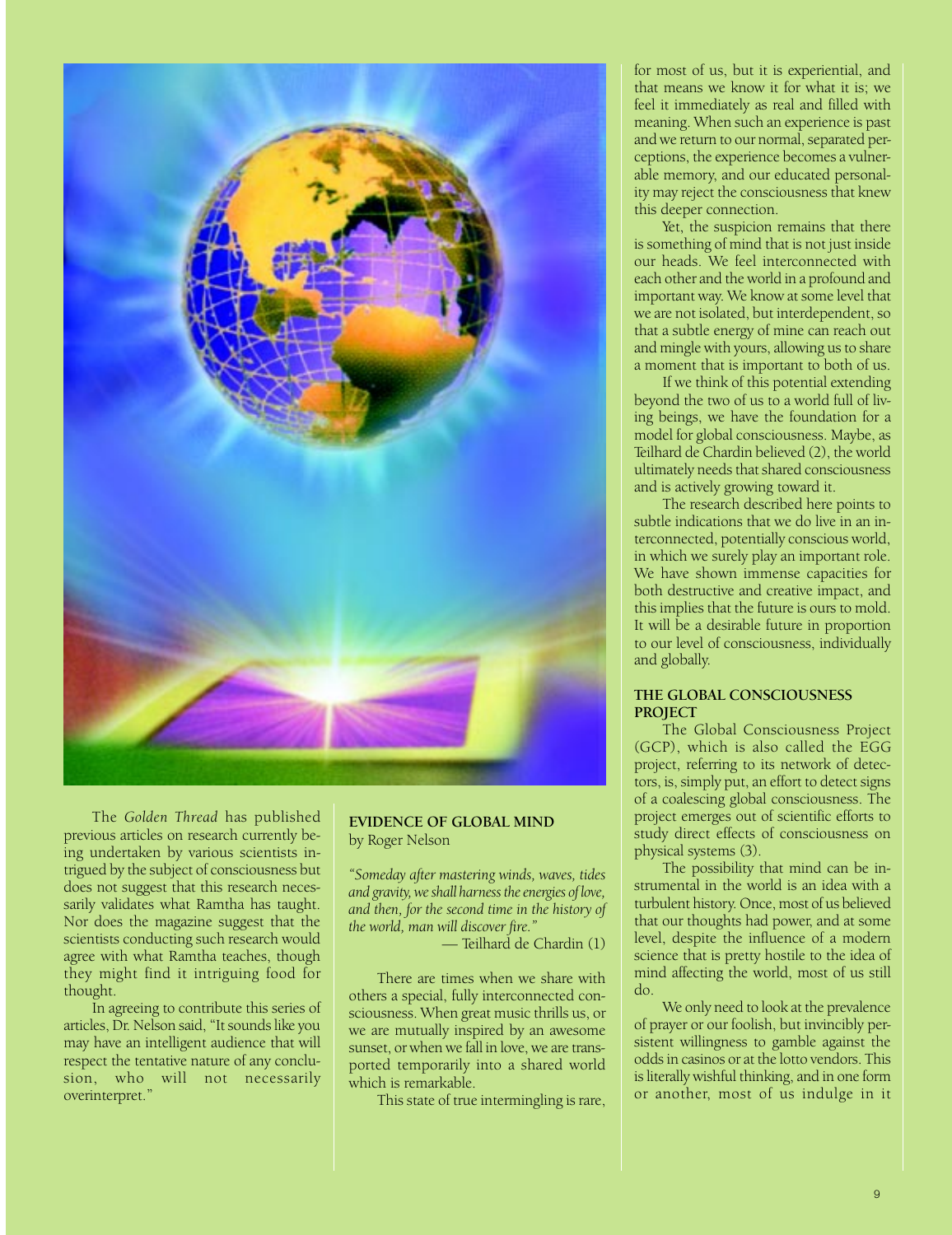

The Global Consciousness Project uses data-recording Random Event Generators (REGs) that feed thousands of bits of information per second to a central computer. Analogous to an electroencephalograph measuring signals in the brain, the network is referred to as an "EGG" (for "Electro-Gaia-Graph"). Analysis has shown that events such as the 9/11 attack on America have created deviations in the data.

> Courtesy of the Global Consciousness Project. http://noosphere.princeton.edu

purposefully, despite intellectual convictions that mind cannot influence matters in the real world.

The notion of an influential mind was dealt a devastating series of blows by the successes of materialistic science. Descartes said mind was the only directly experienced truth, but that it was, on the other hand, completely and forever isolated, separate from matter. We might believe we could share with each other an identical emotion caused by watching a child or listening to music, but such beliefs about experience could never be tested, measured, quantified, and we knew from the teachings of successful scientists that nothing is real that is not objective. Yet, at some level we are always aware of the deeper meanings and the real importance of personal experiences. We recall our childhood understanding that a stone or a tree or a river could be alive and share our experiences in a richly organic and anthropomorphic world. And we do find ourselves wondering about all the coincidences.

#### **MEANINGFUL MEETINGS**

The first direct prototype of the GCP came about "by chance" when I met Jim Fournier and Juliana Balistreri in 1996 at Esalen. They were promoting the globally organized Gaiamind meditation and I was thinking deeply about a network to detect glimmerings of global consciousness. I went on to organize a collaboration to collect "consciousness field" data during the Gaiamind event, and it showed a significant effect (4).

This work was a prelude for our attempt to register effects of the worldwide expression of compassion at Princess Diana's funeral in September of 1997, which, coincidentally, was followed exactly a week later by the ceremonies for Mother Teresa. These were obviously prototypical global events (5). Analysis of the data collected from a dozen randomicity detectors in Europe and the U.S. during Diana's funeral ceremonies showed an anomalous ". . . effect that would happen by chance only once in 100 repetitions of the remarkable circumstances." Together with the Gaiamind results, this began to look like a truly global effect of consciousness — like a global mind's inchoate thoughts.

Shortly thereafter, forces that were to be essential to the development of the Global Consciousness Project gathered in Freiburg, Germany, in late November of 1997, but it was for another purpose, a conference I had begun planning a year earlier on psychophysiology and psi. Dick Bierman was there, and Dean Radin, and Marilyn Schlitz, and Jim Wackermann, all in some way important to the EGG project. Indeed, the concept was vitalized when Dick and Dean and I were talking during a break about the complexities of physiological measures and the curiosities of nonlocal psi and possible fields of group consciousness. Dean whimsically put the odd bits of our casual conversation together as an image of a world electroencephalograph (EEG), and the EGG was practically hatched. Was this gathering of people, and the juncture of topics just a coincidence, or was there perhaps a field, an attractor, drawing together the pieces of a purposeful project?

Certainly it is hard to credit mere chance with the "coincidence" that Greg Nelson, my son, had the interest and the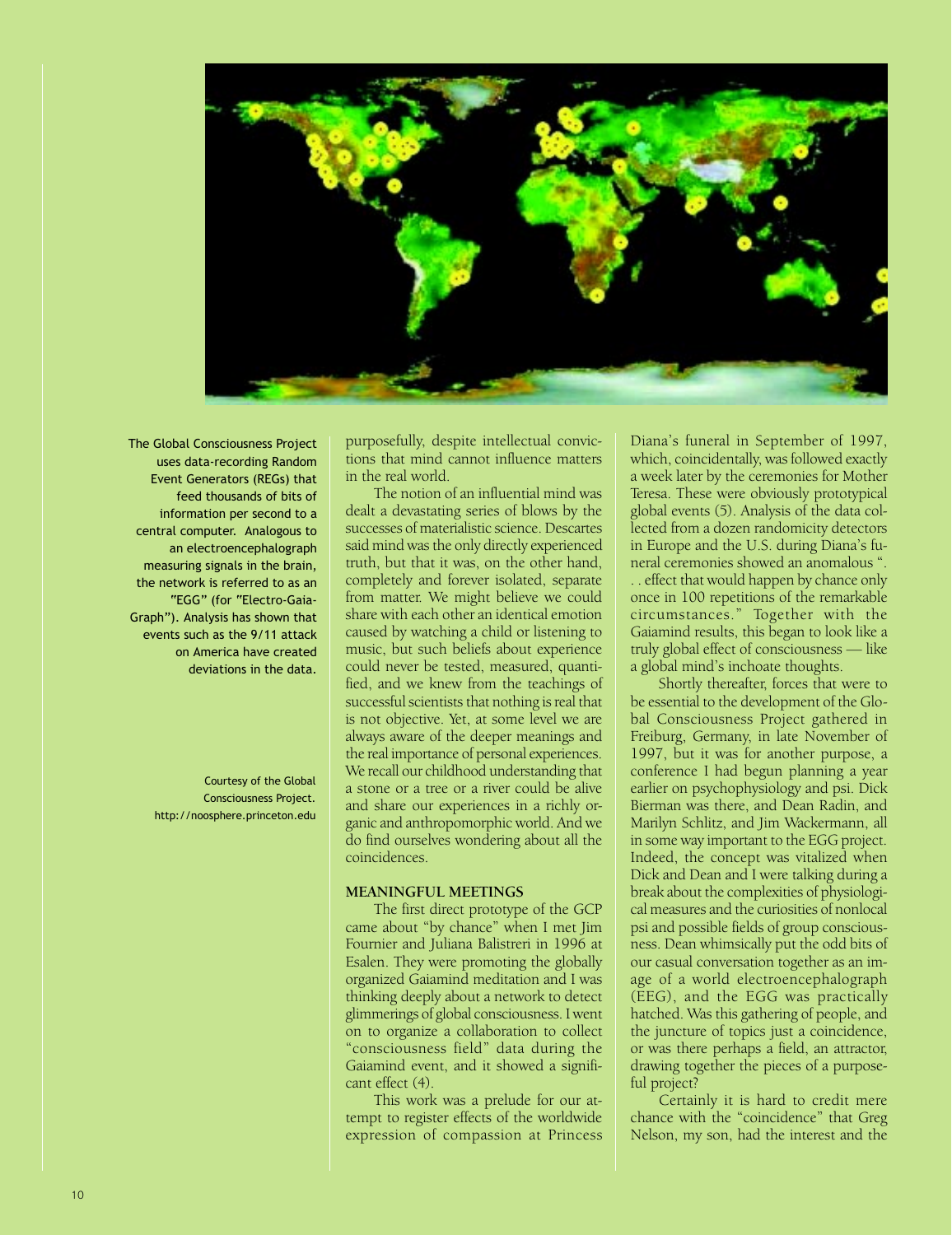# "WE HAVE SHOWN IMMENSE CAPACITIES FOR BOTH DESTRUCTIVE AND CREATIVE IMPACT, AND THIS IMPLIES THAT THE FUTURE IS OURS TO MOLD. IT WILL BE A DESIRA FUTURE IN PROPORTION TO OUR LEVEL OF CONSCIO NESS, INDIVIDUALLY AND GLOBALLY."

skills, and — through a most unlikely combination of circumstances — the time to create the exquisitely sophisticated framework of software for the project just when the need arose. The EGG is Greg's delightful, richly metaphoric alternate name for the project. It means Electrogaiagram, a play on electroencephalogram, and reflects similarities to the EEG technology used to record brain waves. "Of course, we are not measuring electrical changes, but something more subtle. In any case, the name stuck, not least because the idea of an egg has extraordinarily diverse metaphoric linkages. Our more formal, public name, Global Consciousness Project, or GCP, came later.

The synchronistic links that ensured I would meet John Walker, the other main protagonist in the development of software for the EGG network and Web site, are yet more remarkable. While I was searching the Web in the Spring of 1998 for beautiful pictures of the earth to enhance the GCP Web-site-to-be, I accidentally met John, by rediscovering the Retrocognitive Psychokinesis experiment on his richly diverse fourmilab.ch Web site (6). This was another essential link, bringing refinements and new aspects that enabled and enriched the growing EGG, and it is hard for me to think it was just a chance connection.

### **CONVERGING CONTEXTS**

Three major threads of context were crucial in shaping the GCP. One is the history of research on consciousness and the development of measures that seem to capture direct effects of intention and group states of mind in an objective, scientific medium.

Over the last few decades, technologically and scientifically sophisticated experimental work has produced incontrovertible evidence for effects of consciousness on physical systems, and evidence for anomalous interpersonal communication and acquisition of information about distant events (7, 8). This research indicates a subtle but pervasive, nonlocal interconnection that is manifested by mind and consciousness (9), and the findings seem consonant with the second thread, namely, ideas like those expressed so beautifully

by Teilhard de Chardin on humanity's purpose. He argued that we were to be the source and substance of a noosphere, a layer of intelligence for the earth (2, 10).

Combining these suggestions, we are led naturally to the idea of measuring effects of a possible global consciousness, and motivated to hypothesize that there might be detectable signs of a consciousness field representing a coalescing interconnection of minds. In a sense, this represents an exaggerated but test-

able form of a question asked by thoughtful people in modern efforts to address consciousness in psychology and philosophy (11). It is the hard question: Is there something beyond the movement of molecules? Are mind and consciousness in a special realm that must be understood from a wider perspective than the physical, which we have learned to measure so well?

The third element of contextual shap-

ing for the EGG project is the extremely rapid emergence of our new, but already immensely powerful electronic interconnectivity via the Internet. Not only is the Web a lively, growing, practically organic entity in itself — with considerable similarity in many respects to Teilhard's noosphere — it is a vehicle which, by way of some elegant software, enables real-time sampling of a possible consciousness field. The result is a unique opportunity that is only possible now in the most recent moments of our history, to "measure" the



Courtesy of the Global Consciousness Project. http://noosphere.princeton.edu